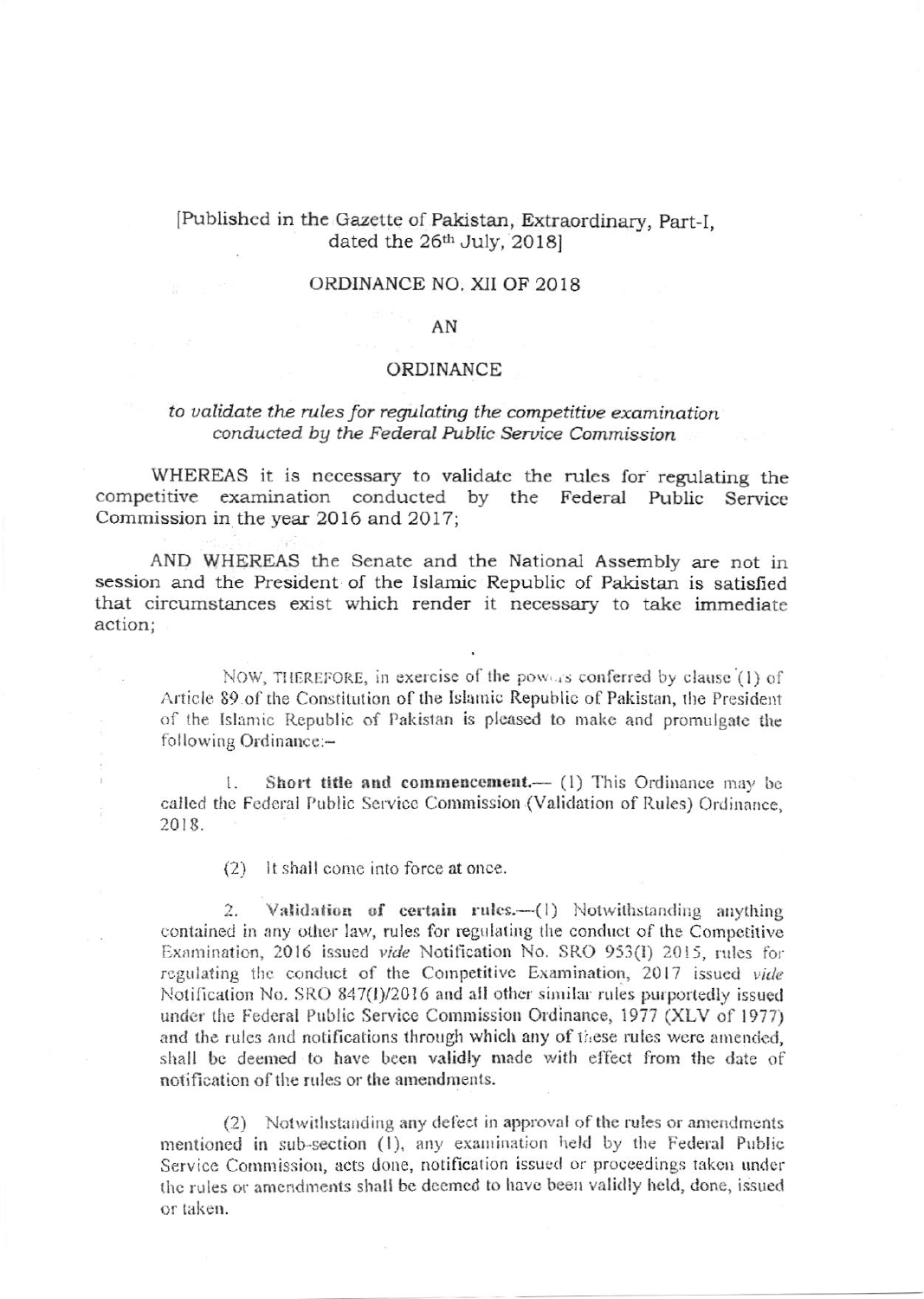## STATEMENT OF OBJECTS AND REASONS.

The Bill seeks to achieve the objective of validating the rules for regulating the competitive examinations conducted by the Federal Public Service Commission in the year 2016, issued vide Notification No. SRO 953(I) 2015, and in the year 2017, issued vide Notification No. SRO 847(I)/2016, and all other similar rules purportedly issued under the Federal Public Service Commission Ordinance, 1977 (XLV of 1977) and the rules and notifications through which any of these rules were amended.

 $\label{eq:1} \mathbf{w}^{(1)}_{\mathbf{z}} \approx_{\mathbf{z}} \mathbf{e}^{(1)} \mathbf{1} \cdots \mathbf{e}^{(1)}_{\mathbf{z}}$ 

Ali Muhammad Khan, Minister of State for Parliamentary Affairs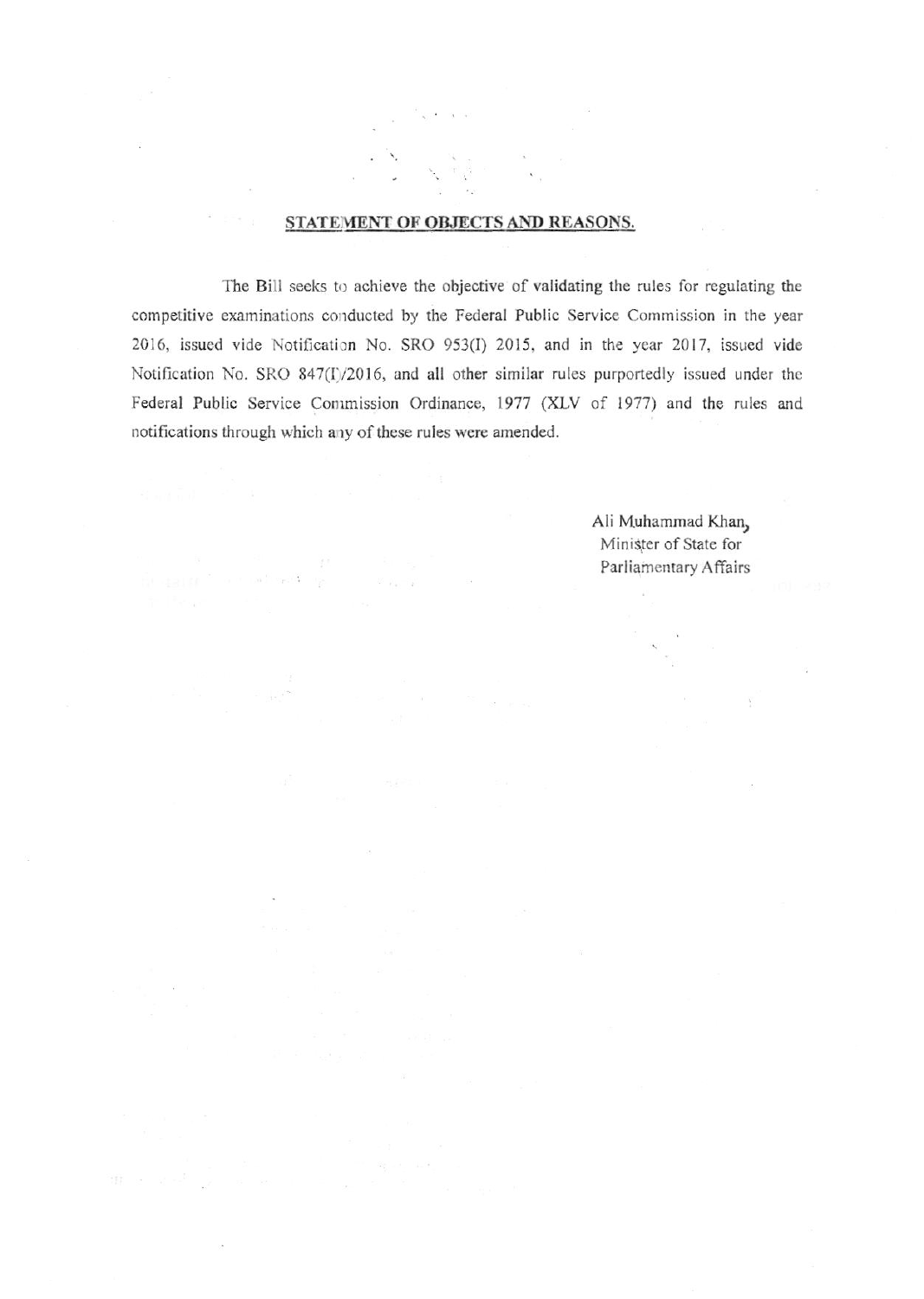[جريده پاکستان،غير معمولي،حصه اول،مور حه 26 جولائي 2018 ميں شائع ہوا]

# آرڈینٹس نمبر۱۲ مجربہ ۲۰۱۸ء

وفاقی بیلک سروں کمیشن کی جانب سے منعقدہ مسابقتی امتحان کومنضبط کرنے کے لیے قواعد کی توثیق کرنے کا آرڈیننس

ہرگاہ کہ سپرضروری ہے کہ وفاقی بیابک سروس کمیشن کی جانب سے سال ۲۰۱۶ء اور ۱۴۰۱ء میں منعقدہ مسابقتی امتحان کو منصط کرنے کی بابت قواعد کی توثیق کی جائے ؛

اور چونکہ سینیٹ اور قومی اسمبلی کے اجلاس نہیں ہو رہے ہیں اورصدر مملکت اسلامی جمہور ہہ یا کتان کواظمینان حاصل ہے کہ ایسے حالات موجود ہیں جن کی بناء پرفوری کارروائی کرنا ضروری ہو گیا ہے ؛

لہٰذا ، اب اسلامی جمہور یہ یا کستان کے دستور کے آرٹیکل ۸۹ کی شق (۱) کی رو سے حاصل شدہ اختیارات کو استعال کرتے ہوئے ،صدر مملکت اسلامی جمہور یہ یا کستان نے حب ذیل آرڈیننس وضع اور جاری کیا ہے:۔

ا۔ مستحقم عنوان اور آغازِ <u>نفاذ :۔</u> (I) په آرڈیننس دفاتی بیاب سروں کمیشن ( قواعد کی توثیق ) آرڈیننس ، ۲۰۱۸ء کے نام سے موسوم ہو گا۔ (۲) به في الفور نافذ العمل ہوگا ۔

۲۔ بعض قواعد کی توثیق:۔ (۱) سمی بھی دیگر قانون میں شامل کسی امر کے بادجود ، میابقتی امتحان ، ۲۰۱۶ء کے انعقاد کو منصط کرنے کے لیے جاری کر دہ قواعد بذریعہ اعلامیہ نمبر ۔ایس آر او ۹۵۳(۱)، ۲۰۱۵ء ،میا بقتی امتحان ، ۲۰۱۷ ء کے انعقاد کو منضط کرنے کے لیے جاری کر دہ قواعد بذریعہ اعلامیہ نمبر ۔ ایس آر او ۸۴۷ (۱) ۲۰۱۷ء اور اسی مفہوم میں وفاقی پلک سروس نمیشن آرڈیننس ، ۱۹۷۷ء (نمبر ۴۵ مجر یہ ۱۹۷۷ء) جاری کر دہ تمام دیگر مماثل قواعد اور قواعد اور اعلامیے جس کے ذریعے سے کسی بھی ان قواعد کو ترمیم کیا گیا ،قواعد یا ترامیم کے اعلامیہ کی تاریخ سے جائز طور سے موثر پہ کمل متصور ہوں گے ۔